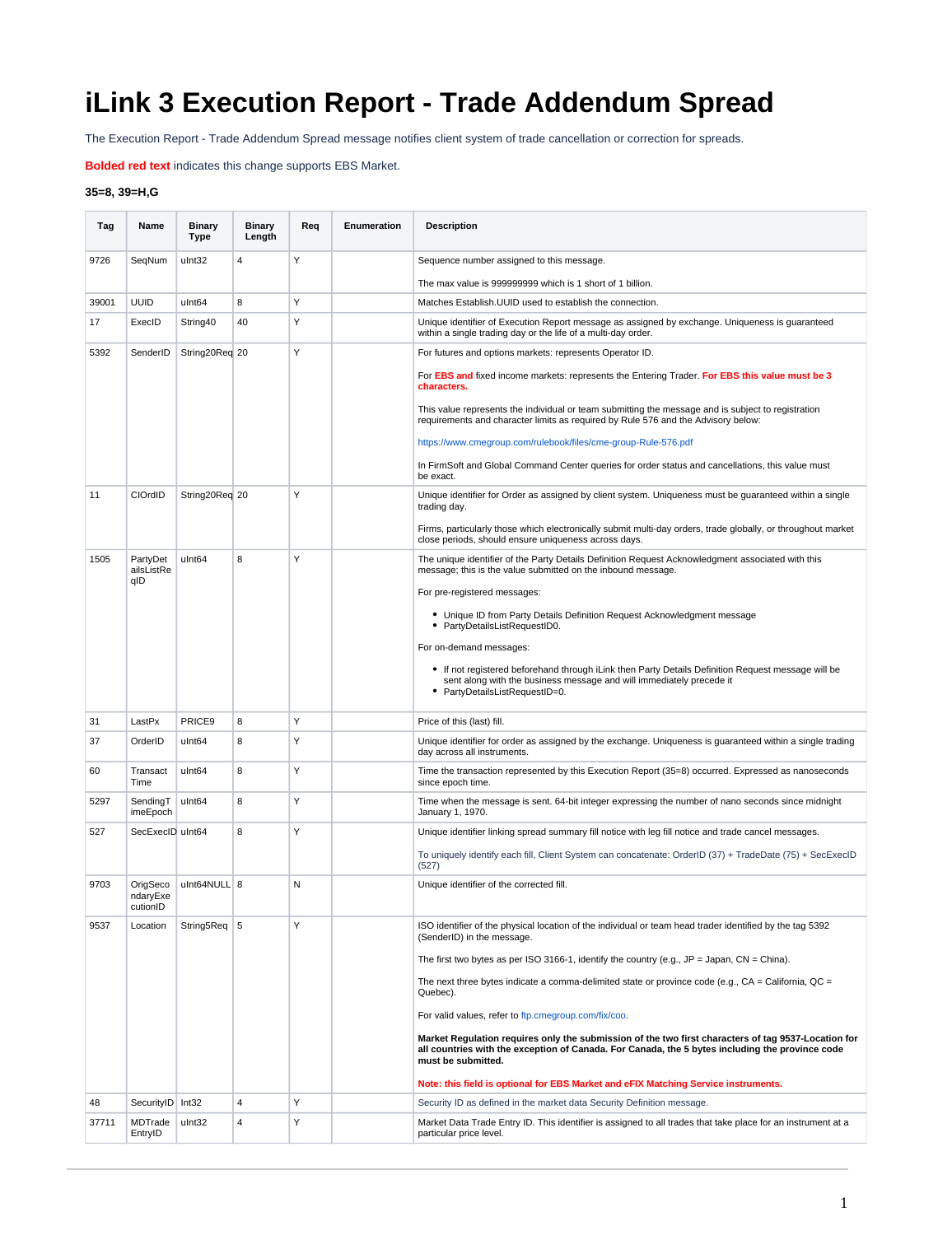| 32   | LastQty                      | ulnt32                     | 4              | Υ |                                                                                | Quantity bought/sold on this (last) fill.                                                                                                                                                                                                                                                                                                                                                                        |
|------|------------------------------|----------------------------|----------------|---|--------------------------------------------------------------------------------|------------------------------------------------------------------------------------------------------------------------------------------------------------------------------------------------------------------------------------------------------------------------------------------------------------------------------------------------------------------------------------------------------------------|
| 1506 | SideTrad<br>eID              | ulnt32                     | 4              | Y |                                                                                | The unique ID assigned to the trade once it is received or matched by the exchange.                                                                                                                                                                                                                                                                                                                              |
| 1507 | OrigSide<br>TradeID          | ulnt32NULL 4               |                | N |                                                                                | Refers back to the unique ID assigned to the corrected trade.                                                                                                                                                                                                                                                                                                                                                    |
| 75   |                              | TradeDate LocalMktD<br>ate | $\overline{2}$ | Υ |                                                                                | Indicates date of trading day (expressed in local time at place of trade).                                                                                                                                                                                                                                                                                                                                       |
|      |                              |                            |                |   |                                                                                | Sent in number of days since Unix epoch.                                                                                                                                                                                                                                                                                                                                                                         |
| 39   | OrdStatus                    | OrdStatust<br>rdCxl        | $\mathbf{1}$   | Υ | • OrdStatus<br>=H (Trade<br>Cancel)<br>OrdStatus<br>$=G$ (Trade<br>Correction) | Identifies status of order as trade cancellation or correction.                                                                                                                                                                                                                                                                                                                                                  |
| 150  | ExecType                     | ExecTypTr<br>dCxl          | $\mathbf{1}$   | Υ | • ExecType=<br>H (Trade<br>Cancel)<br>ExecType=<br>G (Trade<br>Correction)     | Describes the specific Execution Report as trade cancellation or correction.                                                                                                                                                                                                                                                                                                                                     |
| 40   | OrdType                      | OrderType                  | 1              | N | • OrdType=2<br>(Limit<br>order)                                                | UNDER DEVELOPMENT                                                                                                                                                                                                                                                                                                                                                                                                |
| 54   | Side                         | SideReq                    | 1              | Y | Side=1<br>(Buy)<br>Side=2<br>(Sell)                                            | Side of order.                                                                                                                                                                                                                                                                                                                                                                                                   |
| 1028 | ManualOr<br>derIndicat<br>or | ManualOrd 1<br>IndReq      |                | Υ | 0=Automat<br>٠<br>ed<br>1=Manual                                               | Indicates if order was sent manually.<br>'0' indicates the message was generated by automated trading logic.<br>iLink messages containing a value other than '0' or '1' in this tag will be rejected.<br>This tag is subject to Rule 536.B.2 Electronic Audit Trail Requirements for Electronic Order Routing/Front-<br>End Systems.<br>https://www.cmegroup.com/rulebook/files/cme-group-Rule-536-B-Tag1028.pdf |
| 9765 | PossRetr<br>ansFlag          | BooleanFlag 1              |                | Υ | $\bullet$ 0=False<br>$1 = True$                                                | Flags message as possible retransmission or duplicate<br>Indicates if message is an original transmission or duplicate in response to Retransmission Request or<br>possible duplicate                                                                                                                                                                                                                            |
|      |                              |                            |                |   |                                                                                | Used when original messages are interleaved with Retransmission responses                                                                                                                                                                                                                                                                                                                                        |
|      |                              |                            |                |   |                                                                                | Possible duplicate means the same message may have been sent again with different sequence number                                                                                                                                                                                                                                                                                                                |
| 393  | TotalNum<br>Securities       | ulnt8NULL                  | $\vert$ 1      | Υ |                                                                                | Indicates total number of leg fills for the spread.                                                                                                                                                                                                                                                                                                                                                              |
| 18   | Execinst                     | ExecInst                   |                | N | • Bit 0=AON<br>Bit 1=Only<br>Best<br>Bit 2=Not<br>Held                         | Instructions for order handling for fixed income markets.<br>Only Best may be applied to resting and aggressing orders and:                                                                                                                                                                                                                                                                                      |
|      |                              |                            |                |   |                                                                                | • Prevents submission of an order if the order's price is not equal to or better than the best price on                                                                                                                                                                                                                                                                                                          |
|      |                              |                            |                |   |                                                                                | the book.<br>• Cancels an order from the book if a new order with a better price enters the queue.<br>• This order condition permits the order to be alone at the best price level or join other orders at the<br>best price level.                                                                                                                                                                              |
|      |                              |                            |                |   |                                                                                | Not Held (applies only to US Repo) eliminates quantity remaining from an FaKi order (tag 59=3) and<br>ensures it will it not be included in a work-up session; however, the order can still trigger a work-up<br>session.                                                                                                                                                                                        |
|      |                              |                            |                |   |                                                                                | AONs will have a separate book with a separate ISIN. The AON orders that cannot trade immediately can<br>rest in the AON book. They can only trade with AON orders on the other side of the AON book that have<br>the SAME PRICE and SAME QUANTITY.                                                                                                                                                              |
|      |                              |                            |                |   |                                                                                | Applicable only for BrokerTec Markets; should not be used for future and options markets.                                                                                                                                                                                                                                                                                                                        |
| 5906 | Execution<br>Mode            | ExecMode                   | $\mathbf{1}$   | N | $A = \text{Aggress}$<br>ive<br>P=Passive                                       | Instruction for whether the order should rest on the book upon entry or match as an aggressor.<br>A Passive Order will rest in the market without executing unless matched with an Aggressive Order on the<br>other side.                                                                                                                                                                                        |
|      |                              |                            |                |   |                                                                                | An Aggressive Order will match against any other order on the opposite side.                                                                                                                                                                                                                                                                                                                                     |
|      |                              |                            |                |   |                                                                                | Applicable for US & EU Repos.                                                                                                                                                                                                                                                                                                                                                                                    |
| 9373 | LiquidityF<br>lag            | BooleanN<br>ULL            | 1              | N | $\bullet$ 0=False<br>$• 1 = True$                                              | Indicates if an order was submitted for market making obligation as required for MIFID.<br>Applicable only for EU BrokerTecParty Details List RequestID.                                                                                                                                                                                                                                                         |
|      |                              |                            |                |   |                                                                                |                                                                                                                                                                                                                                                                                                                                                                                                                  |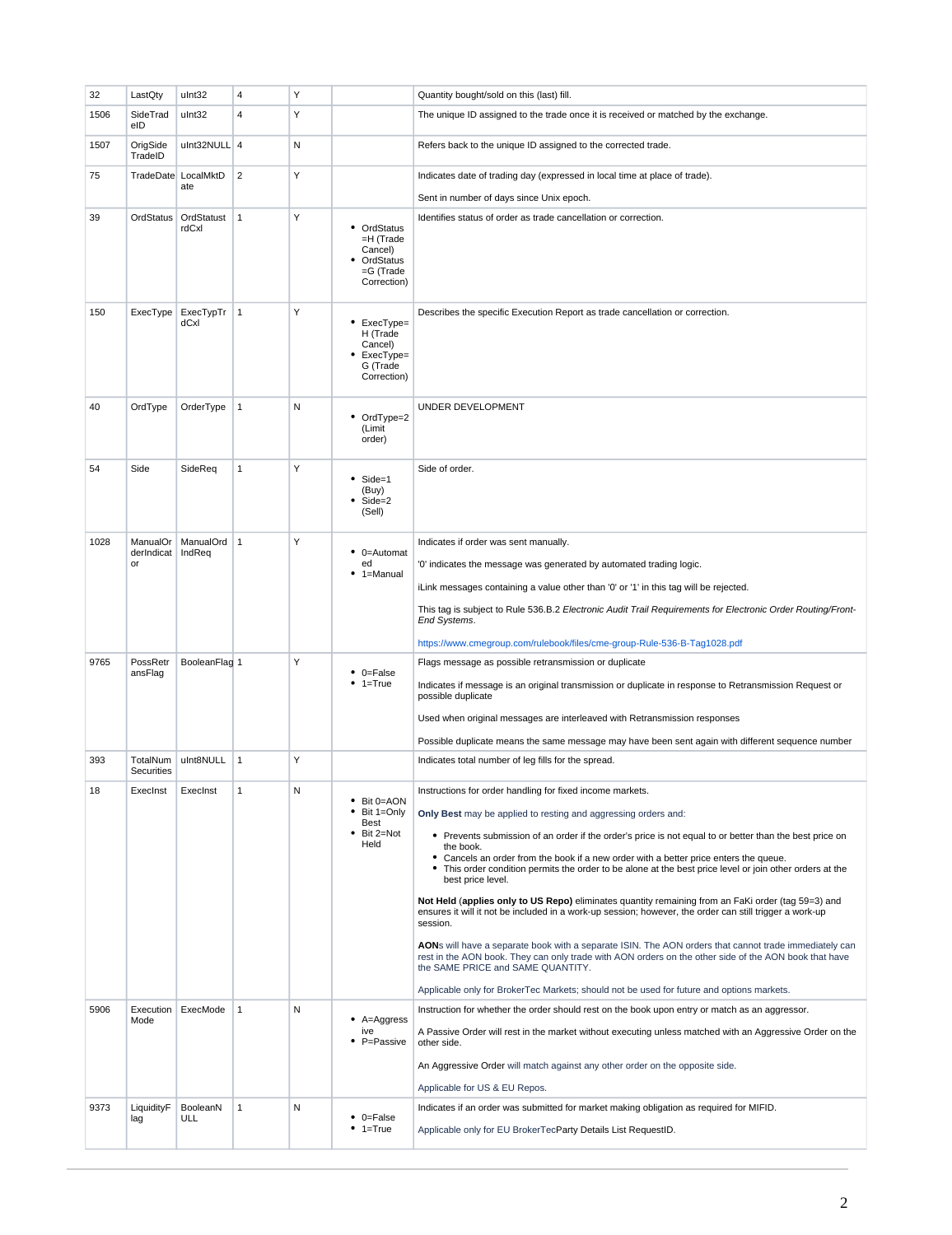| 6881  | Managed<br>Order  | BooleanN<br>ULL     | $\mathbf{1}$   | Ν | $\bullet$ 0=False<br>$• 1 = True$                                                                                                                                                                                                                  | Boolean: flags a managed order.<br>Applicable only to Repo fixed income markets.                                                                                                                                                                                                                                                                                                                                                                                                                                                                                                                                                                                                       |
|-------|-------------------|---------------------|----------------|---|----------------------------------------------------------------------------------------------------------------------------------------------------------------------------------------------------------------------------------------------------|----------------------------------------------------------------------------------------------------------------------------------------------------------------------------------------------------------------------------------------------------------------------------------------------------------------------------------------------------------------------------------------------------------------------------------------------------------------------------------------------------------------------------------------------------------------------------------------------------------------------------------------------------------------------------------------|
| 5409  | ShortSale<br>Type | ShortSaleT<br>ype   | $\mathbf{1}$   | N | $\bullet$ 0=Long<br>Sell<br>1=Short<br>Sale With<br>No<br>Exemption<br>(SESH)<br>2=Short<br>Sale With<br>Exemption<br>(SSEX)<br>3=Undisclo<br>sed Sell<br>(Informatio<br>n not<br>available -<br>UNDI)                                             | Indicates the type of short sale on Sell orders only as required for MiFID.<br>Should not be used for Buy orders.<br>Applicable only for EU fixed income markets.<br>Note<br>Ο<br>The Short-Selling Field is only required from Participants when BrokerTec EU has a<br>regulatory obligation (pursuant to Article 26(5) of MiFIR) to conduct transaction reporting on<br>behalf of the Participant. This obligation only applies to BrokerTec EU when the relevant<br>participant is exempt from MiFIR (typically non-EEA (European Economic Area) firms,<br>corporate entities or certain asset managers). Please reach out to TradingVenueCompliance<br>@cmegroup.com for guidance. |
| 1362  | NoFills           | groupSize           | 3              | Y |                                                                                                                                                                                                                                                    | Specifies the number of fill reasons included in this Execution Report.<br>Specifies the number of fill reasons included in this Execution Report.<br>Maximum number of fill reasons is 6.<br>Note: The number of fill reason is always '1' for spread leg fills.                                                                                                                                                                                                                                                                                                                                                                                                                      |
| 1364  | FillPx            | PRICE9              | 8              | Υ |                                                                                                                                                                                                                                                    | Price of this fill reason or allocation. Required if NoFills (tag 1362) > 0. Same as tag 31-LastPx.                                                                                                                                                                                                                                                                                                                                                                                                                                                                                                                                                                                    |
| 1365  | FillQty           | ulnt32              | 4              | Υ |                                                                                                                                                                                                                                                    | Quantity bought/sold for this fill reason.                                                                                                                                                                                                                                                                                                                                                                                                                                                                                                                                                                                                                                             |
| 1363  | FillExecID        | String <sub>2</sub> | $\overline{2}$ | Y |                                                                                                                                                                                                                                                    | Used as an identifier for each fill reason or allocation reported in single Execution Report. Required if<br>NoFills (tag 1362) > 0. Append FillExecID with ExecID to derive unique identifier for each fill reason or<br>allocation.                                                                                                                                                                                                                                                                                                                                                                                                                                                  |
| 1622  | FillYieldT<br>ype | ulnt8               | $\mathbf{1}$   | Υ | 0 - Future Hedge<br>1 - Pro Rata<br>$2 - LMM$<br>$3 - TOP$<br>$4 -$ FIFO<br>5 - Cross BMG<br>8 - Covering<br>9 - Cross BPM<br>$10 -$ Leveling<br>11 - Aggressor<br>$14 - Leg$<br>16 - Opening<br>18 - Implied<br>Opening<br>$19 - FIFO$<br>Percent | Enumeration of the Fill Reason field using Integer. This identifies the type of match algorithm.                                                                                                                                                                                                                                                                                                                                                                                                                                                                                                                                                                                       |
| 555   | NoLegs            | groupSize           | 3              | N |                                                                                                                                                                                                                                                    | Number of leg executions. Set to '0'.                                                                                                                                                                                                                                                                                                                                                                                                                                                                                                                                                                                                                                                  |
| 1893  | LegExecID uInt64  |                     | 8              | Υ |                                                                                                                                                                                                                                                    | The tag 17-ExecID value corresponding to a trade leg.                                                                                                                                                                                                                                                                                                                                                                                                                                                                                                                                                                                                                                  |
| 637   | LegLastPx PRICE9  |                     | 8              | Υ |                                                                                                                                                                                                                                                    | Execution price assigned to a leg of a multileg instrument                                                                                                                                                                                                                                                                                                                                                                                                                                                                                                                                                                                                                             |
| 1901  | LegExec<br>RefID  | ulnt64NULL 8        |                | N |                                                                                                                                                                                                                                                    | The original tag ExecID value corresponding to corrected trade leg.                                                                                                                                                                                                                                                                                                                                                                                                                                                                                                                                                                                                                    |
| 1894  | LegTrade<br>ID    | ulnt32              | 4              | Υ |                                                                                                                                                                                                                                                    | The TradeID value corresponding to a trade leg                                                                                                                                                                                                                                                                                                                                                                                                                                                                                                                                                                                                                                         |
| 39023 | LegTrade<br>RefID | ulnt32NULL 4        |                | N |                                                                                                                                                                                                                                                    | Refers to the original LegTradeID of the leg trade being corrected                                                                                                                                                                                                                                                                                                                                                                                                                                                                                                                                                                                                                     |
| 602   | LegSecur<br>ityID | Int32               | 4              | Υ |                                                                                                                                                                                                                                                    | Leg SecurityID                                                                                                                                                                                                                                                                                                                                                                                                                                                                                                                                                                                                                                                                         |
| 1418  | LegLastQ<br>ty    | ulnt32              | 4              | Υ |                                                                                                                                                                                                                                                    | Fill quantity for the leg instrument.                                                                                                                                                                                                                                                                                                                                                                                                                                                                                                                                                                                                                                                  |
| 624   | LegSide           | SideReq             | $\mathbf{1}$   | Υ |                                                                                                                                                                                                                                                    | The side of this individual leg of a multileg security.                                                                                                                                                                                                                                                                                                                                                                                                                                                                                                                                                                                                                                |
| 1795  | NoOrder<br>Events | groupSize           | 3              | N |                                                                                                                                                                                                                                                    | Number of fills which comprise fill quantity.<br>The maximum number of fills is configured 100.<br>Applicable for BrokerTec markets only.                                                                                                                                                                                                                                                                                                                                                                                                                                                                                                                                              |